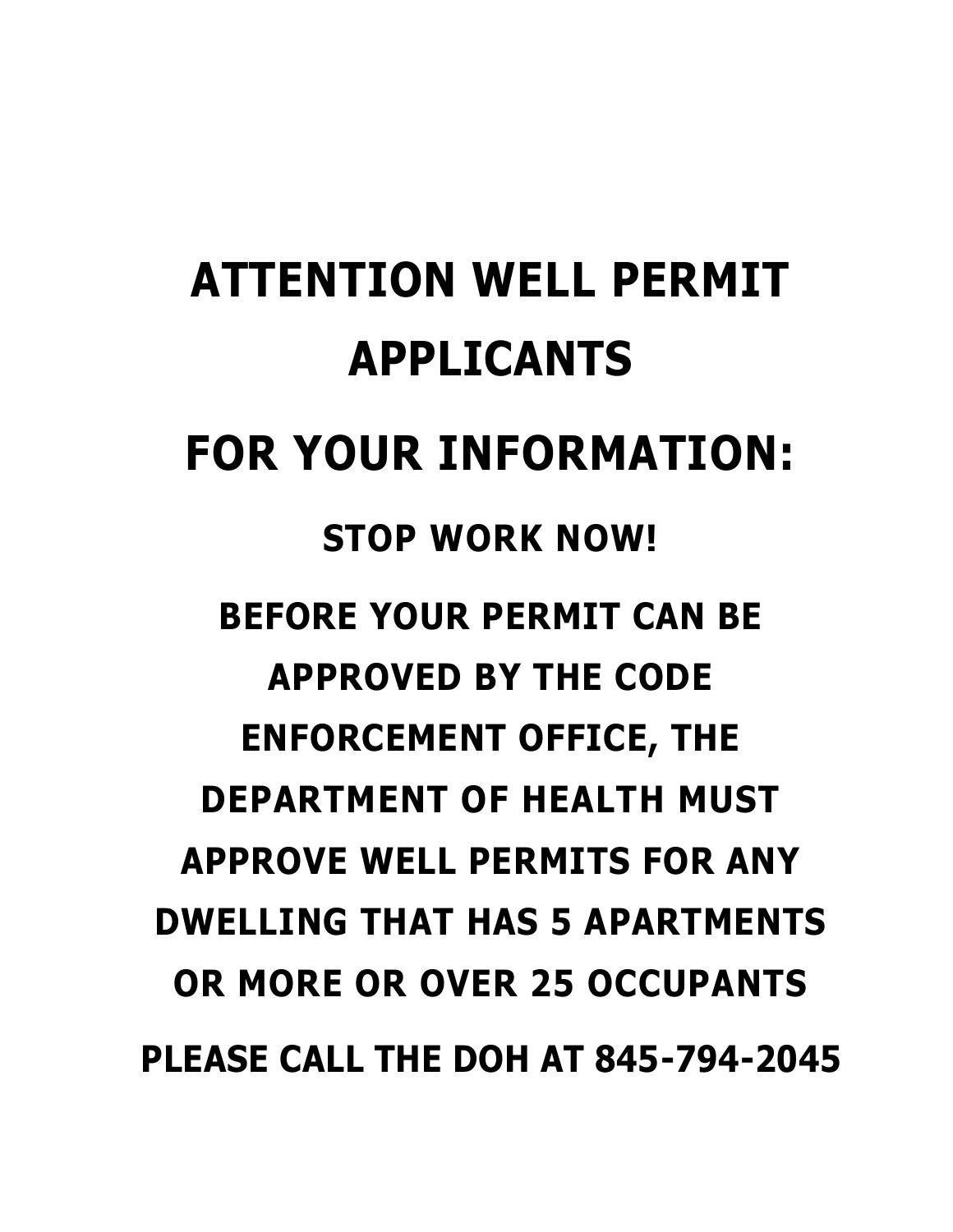

#### **APPLICATION FOR A WELL PERMIT FEE \$20.00**

#### **PART A: (TO BE COMPLETED BY APPLICANT IN DUPLICATE)**

- 1. NAME OF LAND OWNER:
- 2. ADDRESS:
- 3. PHONE #:
- 4. LOCATION OF WORK:
- 5. TAX MAP #:
- 6. WELL DRILLERS NAME AND ADDRESS:
- 7. PHONE #:
- 8. CHECK ALL APPROPRIATE BOXES:  $\Box$  RESIDENTIAL SINGLE FAMILY  $\Box$  RESIDENTIAL MULTPLE RESIDENCE **DCOMMERCIAL**

 $\Box$  NEW WELL  $\square$  DEEPENING EXISTING WELL REPLACING EXISTING WELL

- 9. Attach Two Copies of a Plot Plan Showing Location of Proposed Well with Measurements to Property Lines, Buildings, and Septic Systems.
- 10. New York State DEC Certification #:

#### **PART B: (TO BE COMPLETED BY BUILDING INSPECTOR AND RETURNED TO APPLICANT)**

1. APPROVAL DATE: \_\_\_\_\_\_\_\_\_\_\_\_\_\_\_ INSPECTOR: \_\_\_\_\_\_\_\_\_\_\_\_\_\_\_\_\_\_\_\_\_\_\_\_\_\_\_

2. BUILDING PERMIT NO. (IF APPLICABLE):\_\_\_\_\_\_\_\_\_\_\_\_\_\_\_\_\_\_\_\_\_\_\_\_\_\_\_\_\_\_\_\_\_

#### **PART C: (TO BE COMPLETED BY WELL DRILLER OR APPLICANT & RETURNED TO THE BUILDING DEPARTMENT)**

DOES THE WELL CONFORM TO PROPOSED PLOT PLAN: \_\_\_\_\_\_\_\_\_\_\_\_

(IF NOT, REVISE PLAN TO SHOW ACTUAL LOCATION & ATTACH)

PROVIDE A COPY OF THE WELL DRILLERS LOG OR COMPLETE THE FOLLOWING:

CASING DIAMETER CASING LENGTH FIRST WATER WELL DEPTH STATIC WATER LEVEL SUGGESTED PUMP DEPTH

TOTAL WATER SUPPLY AT COMPLETION (GPM)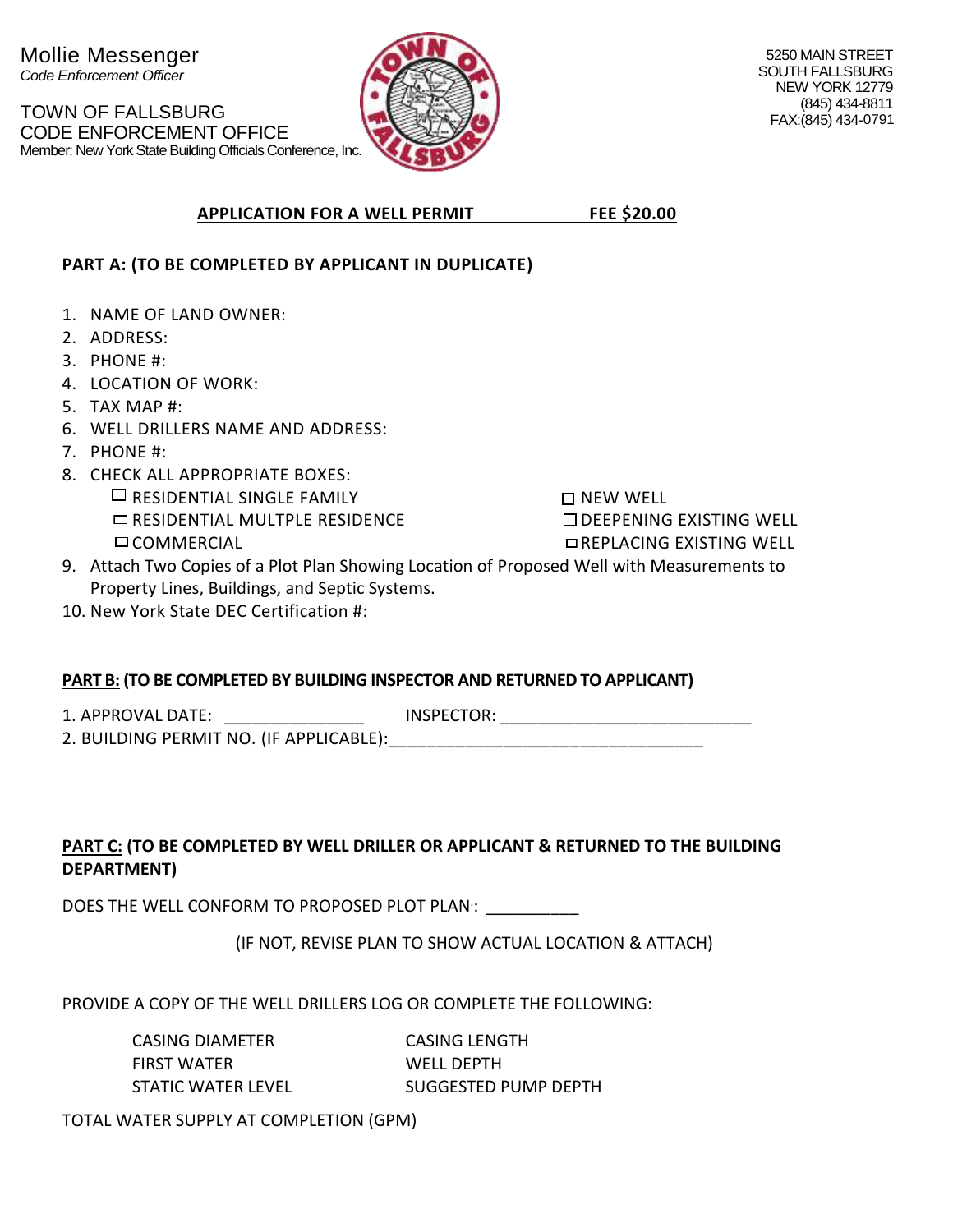#### **A CERTIFICATE OF OCCUPANCY WILL NOT BE ISSUED. UNTIL PART C IS COMPLETED AND RETURNED TO TEE BUILDING DEPARTMENT.**

\_\_\_\_\_\_\_\_\_\_\_\_\_\_\_\_\_\_\_\_\_\_\_\_\_\_\_\_\_\_\_\_\_\_\_\_\_\_\_\_\_\_\_\_\_\_\_\_\_\_\_\_\_\_\_\_\_\_\_\_\_\_\_\_\_\_\_\_\_\_\_\_\_\_\_\_\_\_\_\_\_\_\_\_\_

I, as applicant, am familiar with the Municipal and State Codes and Ordinances enforced in the Town of Fallsburg, New York and Hereby agree that the project proposed on this application will conform with such.

Well pump wiring shall be installed in accordance with the National Electric Code, Installers shall have their wiring inspected ,by an approved Electric Inspector. I further understand that the Town of Fallsburg cannot guarantee that a sufficient water supply will be found.

Applicant or Agent Thereof

Date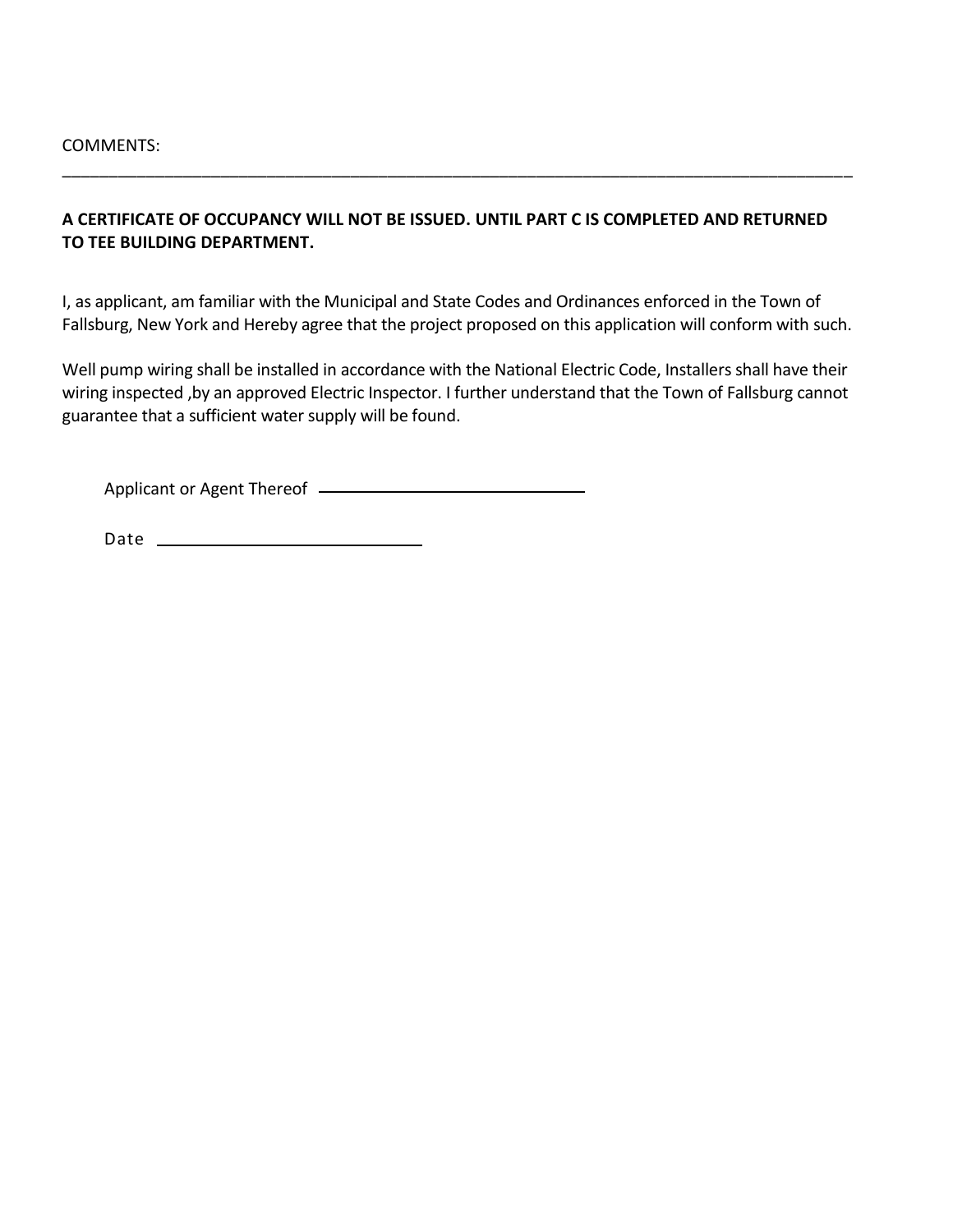

While New York Business Express is designed and developed to support business formation in New York, individual homeowners can file their exemption here as well!

### **Follow theses**

- 1. Go to [businessexpress.ny.gov.](http://businessexpress.ny.gov/)
- 2. Select Log in/Register in the top right-hand corner. A [NY.gov](http://ny.gov/) Business account is required, even though you are an individual.
- 3. If you do not have a [NY.gov](http://ny.gov/) business account, go to step 4 to set up your account. If you have a [NY.gov](http://ny.gov/) login and password, go to step 14.
- 4. Select Register with [NY.gov](http://ny.gov/) under New Users.
- 5. Select Proceed.
- 6. Enter the following: a First and last name El Email rn Confirm email a Preferred username (check if username is available)
- 7. Select I'm not a robot. You may have to complete a Captcha verification before proceeding.
- 8. Select Create Account. If you already have a [NY.gov](http://ny.gov/) account, the screen will display your existing accounts, either Individual or Business.

8. (Continued)

Do one of the following:

- a If the account(s) shown is a  $NY.gov$  Individual account, select Continue.
- $\circ$  If the account(s) shown is a  $NY.gov$  Business account, select Email Me the Usemame(s).
- 9. Verify that the account Information is correct. a Select Continue.
- 1. An activation email will be sent. If you do not receive an email, see the No Email Received During Account Creation page.
- 2. Open your activation email and choose Select Here. *a* Specify three security questions. 13 Select Continue.
- 3. Create a password (must contain at least eight characters).
- 4. Select Set Password. You have successfully activated you[r NY.gov](http://ny.gov/) ID.
- 5. Select Go to MyNy: El At the top of the screen, select Services.
	- la Select Business.
	- oSelect New York Business Express.
	- co Select Log in/Register.